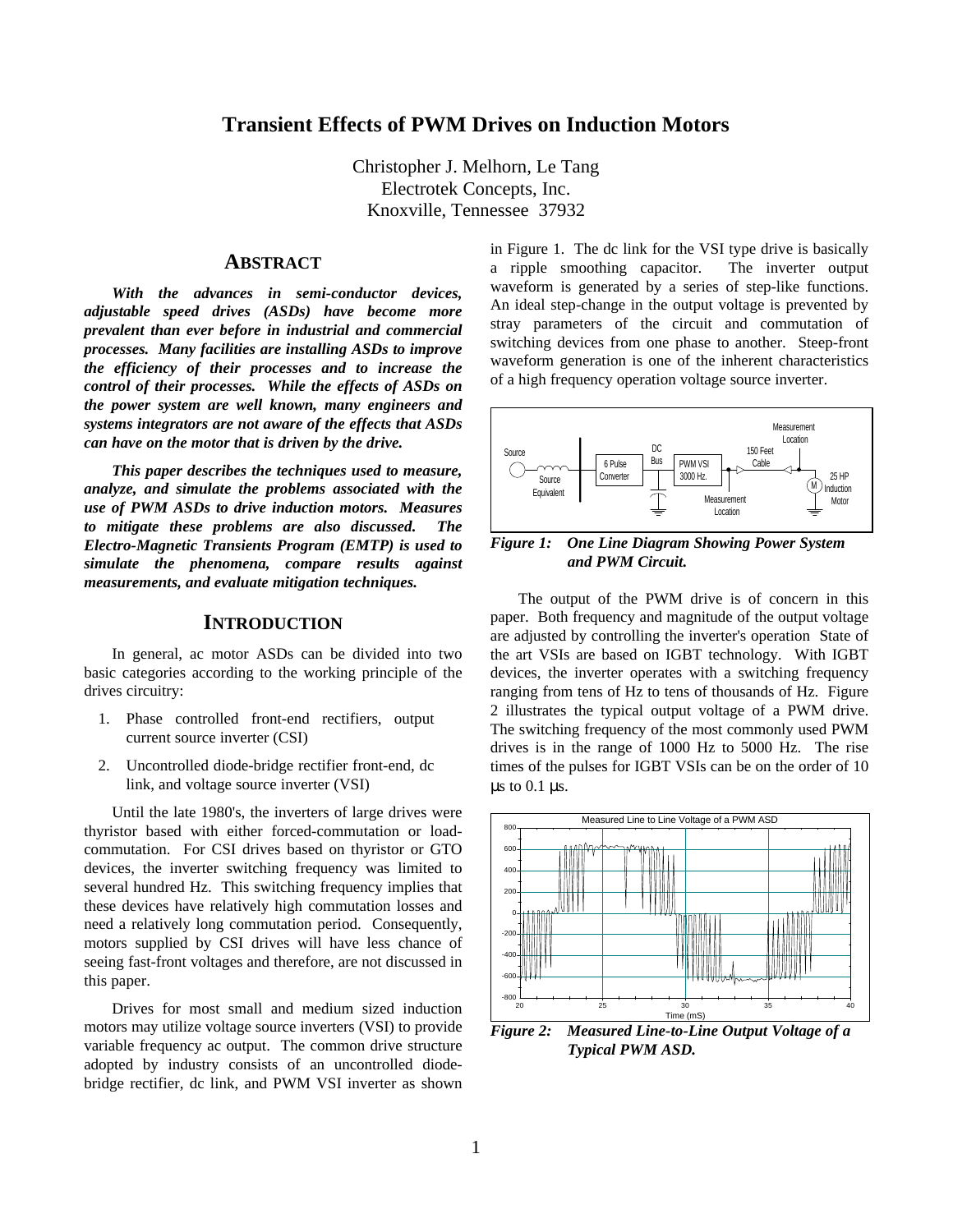The high switching frequency of IGBTs allow sophisticated PWM schemes to be implemented. One of the advantages of the high switching frequency inverter is the reduction of low order harmonics, which results in the reduction of the output filter requirements. However, this benefit can only be achieved under certain circuit conditions. Under some particular conditions, the fast changing voltage resulting from high frequency switching operation of IGBT VSIs can create severe insulation problems for an induction motor.

Machine insulation integrity is affected by the rate of change of voltage as well as the over voltage magnitude. A voltage with a high rate of change tends to be distributed along a motor's winding unevenly. This uneven distribution causes a significant over-stress across ending turns resulting in turn-to-turn insulation failure. In practice, it is common for the drive and the motor to be separated by long lengths of cable. Usually, the characteristic impedance of the motor can be ten to onehundred times that of the characteristic impedance of the cable connecting the drive to the motor.

The most harmful effect of the PWM ASD output occurs when the connection cable is relatively long with respect to the wave front of an incidental voltage wave and when the ratio of characteristic impedance of the machine and the cable is high. In the worst case, an inverter output voltage pulse magnitude can be doubled at the induction motor terminals. Assuming that a voltage wave travels at a velocity of 250 feet per micro-second, an incident voltage wave with a front time of 0.3 micro-seconds is sufficient to create a voltage doubling at the open end of 75 feet of cable. Under this condition, motor windings experience a near 2.0 pu over voltage, if the maximum voltage seen at the inverter output terminal is 1.0 pu.

The reflection of an incident traveling voltage wave at the motor connection termination is determined by surge impedance ratio at the junction point. The incident voltage reflections under three extreme conditions are given below:

- 1. If the cable termination surge impedance is zero (e.g. a capacitor), the reflected wave at the end of the cable will be equal in magnitude but with a negative sign, resulting in a net zero transient.
- 2. If the cable is open at the end, the reflected voltage at the end of the cable will be equal in magnitude with the same sign, resulting in two times the magnitude of the incident voltage on the other side of the junction.
- 3. If the cable is terminated by an impedance that matches the characteristic impedance of the cable, the incident voltage will not be reflected,

a refraction voltage equal to the incident voltage will result.

The characteristic (Equation 1) impedance of a small motor is usually higher than the low surge impedance of the cable. Therefore, when compared with the low surge impedance of cable, the motor connection looks like an open circuit to incident voltage waves.

$$
Z_m = \sqrt{\frac{L}{C}}
$$
 *Equation 1*

## **MEASUREMENTS**

Figure 1 illustrates the one-line representation of the circuit that was used for the measurements. The ASD was a 25 hp PWM drive running a cooling fan motor. The ASD was housed in a steel shack in the middle of the desert approximately 100 to 150 feet away from the cooling fan. Using a 50 MHz digital storage oscilloscope, the voltage pulses were measured at the output of the PWM VSI drive and at the motor terminals. The results are shown in Figure 3 and Figure 4, respectively. The measurement points are indicated on the one-line diagram in Figure 1.

Figure 3 illustrates a transition in one of the pulses at the output of the PWM voltage source inverter drive. Notice that when the voltage changes from zero to its full negative value, there is no over shoot or over voltage. At the motor terminals, however, the transition of one of the pulses at the motor terminals shows an over voltage of approximately 1.7 pu, as illustrated in Figure 4. This over voltage and ringing occurs at both the front and rear of each pulse. Depending on the operation pattern of the drive, similar transients may occur 20 to 100 times per 60 Hz cycle. As much as 85% of the peak transient voltage will be dropped across the first turn of the first coil of the motor phase winding.[1]



*Figure 3: Measured Phase-to-Phase Voltage at PWM VSI Terminals.*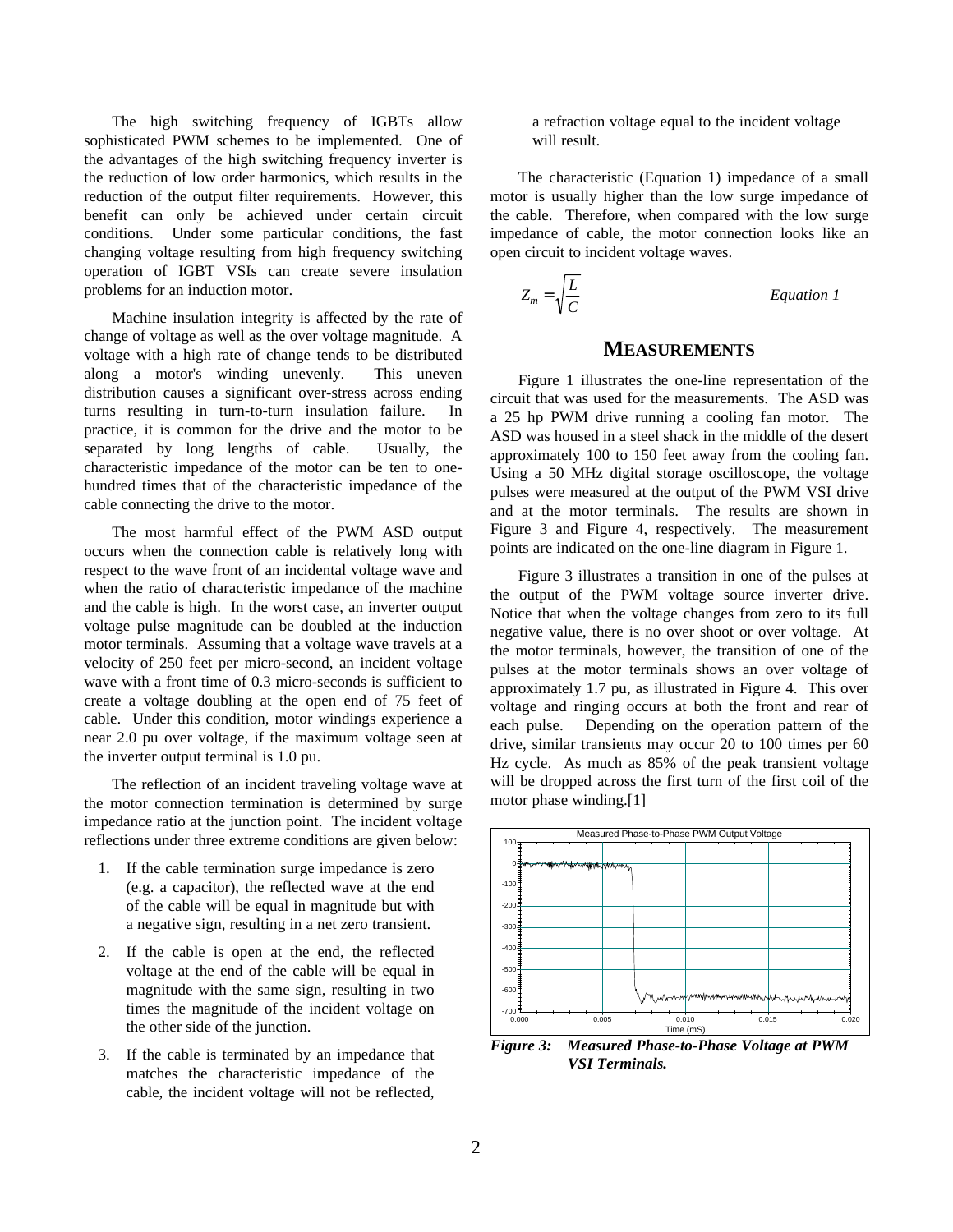

*Figure 4: Measured Phase-to-Phase Voltage at Motor Terminals.*

It is unlikely that the inter-turn insulation of the machine fails immediately at one surge impact. However, damaging effects to the machine winding insulation are accumulated over a period of time. It is very likely that dielectric partial discharging occurs in the ending region of the machine winding. This can greatly accelerate the dielectric material aging process. Consequently, the life of the machine insulation can be much shorter than normally expected. The worst case is when the partial discharging forms a fixed channel and eventually causes major insulation failure.

From the motor terminal voltage measurement, the characteristic impedance of this 25 hp motor was derived and expressed in terms of a surge impedance of the cable. Based on the expression relating the cable surge impedance, *Zc*, the machine characteristic impedance, *Zm*, and voltage refraction coefficient, *a*, the following equation can be obtained:

$$
a = \frac{2Z_m}{Z_c + Z_m} = 1.7 \text{ and } Zm = 5.67 \text{ Zc} \quad Equation \ 2
$$

Usually, as machine rating increases, the equivalent winding capacitance increases and equivalent winding inductance decreases. Based on this reasonable assumption, the following remark is made that the discussed problem has the greatest chance of happening when an IGBT based VSI type of drive is used to supply a small machine through a relatively long cable. For large machines, this is less likely to occur due to the following:

- Large machines are more likely to be driven by a CSI type drive. Therefore, fast front voltage generation is not a concern. Motor terminal voltage is forced to change during a current switching. The voltage spikes are controlled by required ac filters.
- IGBTs are not able to be used at the present time in high power level applications because of

device rating and economic considerations. Relatively low switching frequencies and relatively high switching losses associated with thyristor or GTO devices, and losses associated with the inverter auxiliary circuits, effectively prevent these inverters from generating fast rate of change voltages.

Large machines tend to have relatively low characteristic impedance which helps to reduce terminal voltage doubling effect.

## **MODEL DEVELOPMENT AND VALIDATION**

The EMTP model for the system illustrated in Figure 1 was developed to simulate the behavior of the discussed drive-motor operation. Pre-developed EMTP data input modules (representing major circuit components in this simplified drive circuit) were used as building blocks to build the system model. The results of the simulations corresponding to the phenomena illustrated in Figures 3 and 4 are shown in Figures 5 and 6, respectively. The EMTP simulation results match the measurements well.



*Figure 5: Simulated Phase-to-Phase Voltage at PWM Terminals.*



*Figure 6: Simulated Phase-to-Phase Voltage at Motor Terminals.*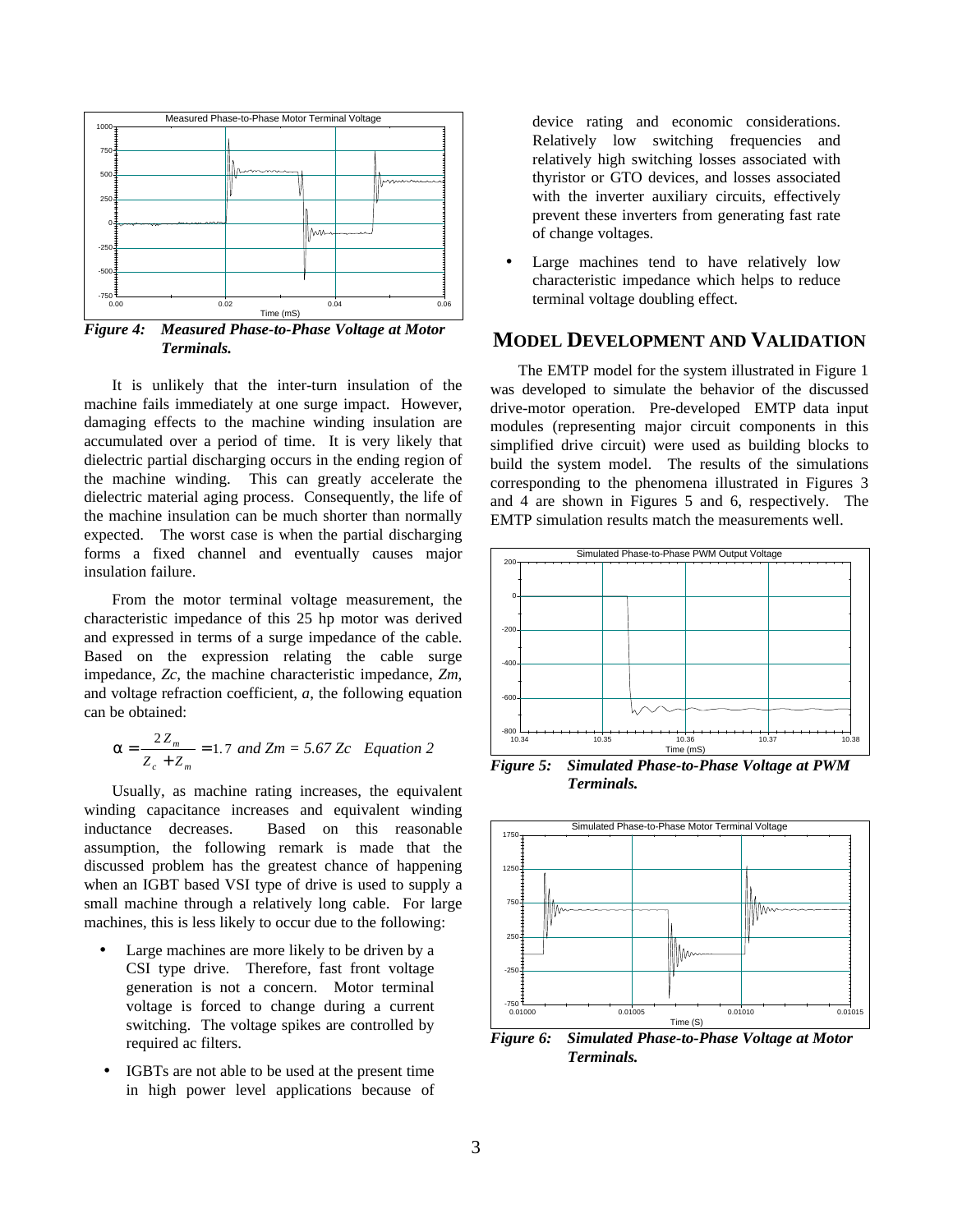Two cases were developed, one case to simulate and validate the system described in Figure 1, and a second case to develop graphs and tables to enable estimations of the overvoltages expected for various cable lengths and machine horsepower ratings. The induction motor was modeled by the surge impedance of the motor.

Table 1 shows the values of the surge impedance for various horsepower ratings of the induction machine. The characteristic impedance of the cable was approximately 50 ohms. The capacitor in the dc link was 5000 μF. The actual dc bus voltage simulated was 740 Volts dc (1.0 pu).

*Table 1: Horsepower Ratings verses Surge Impedance Zm.*

| <b>Motor HP</b> | <b>Surge Impedance</b> |
|-----------------|------------------------|
| 25              | $1500 \Omega$          |
| 50              | $750\,\Omega$          |
| 100             | $375 \Omega$           |
| 200             | $188 \Omega$           |
|                 | 94 Ω                   |

The switching frequency for the remainder of the cases was reduced to 1200 Hz. Two sets of cases were developed. The first set of cases evaluated the effects of varying the cable length while keeping the horsepower of the machine constant and the second set of cases evaluated the effects of varying the horsepower of the induction machine while the cable length remained constant. The results of these cases are shown in Figures 7 and 8 respectively.

Figure 7 illustrates that as the cable length is increased, the maximum overvoltage seen at the motor terminals increases. This is explained by the transmission line theory.

Table 2 shows data obtained from a drive manufacturer concerning the critical cable lengths for different inverter topologies. The results of the simulations for IGBTs match the findings in Table 2.

*Table 2: Findings of Drive Manufacturer.[5]*

| <b>Inverter Technology</b> | <b>Critical Cable Length</b> |
|----------------------------|------------------------------|
| IGBT.                      | $100 - 200$ ft.              |
| <b>Bipolar</b>             | $250 - 500$ ft.              |
| GTO                        | $600 - 1000$ ft.             |
| SCR                        | $600 - 1000$ ft.             |



*Figure 7: Maximum Overvoltage at Motor Terminals for Various Cable Lengths.*

Since the overvoltage magnitude is related to the characteristic impedance of the cable versus the impedance of the motor windings, simulations were run to compare the overvoltage versus drive/motor size. For these simulations, cable length was kept constant while the HP rating of the motor was varied. Figure 8 shows the results of these simulations.



*Figure 8: Maximum Overvoltage at Motor Terminals for Various HP Ratings.*

The results in Figure 8 show that as the motor horsepower was increased, the overvoltage at the motor terminals decreased. This is explained by the rules of incident voltage reflections. As the motor horsepower is increased, the surge impedance of the motor decreases (see Table 1) and more closely matches the characteristic impedance of the cable. For smaller horsepower motors (e.g. 25 HP) the surge impedance of the motor can be 30 times greater than the characteristic impedance of the cable, essentially an open circuit. While for a large horsepower motor (e.g. 400 HP) the surge impedance of the motor is approximately twice the cable impedance, resulting in a much lower reflected voltage.

For all the simulations, the front time step-like voltage pulse was assumed to be 0.1 micro-seconds. The voltage magnitude of over 2.0 pu as given in Figure 7, can be explained by the following.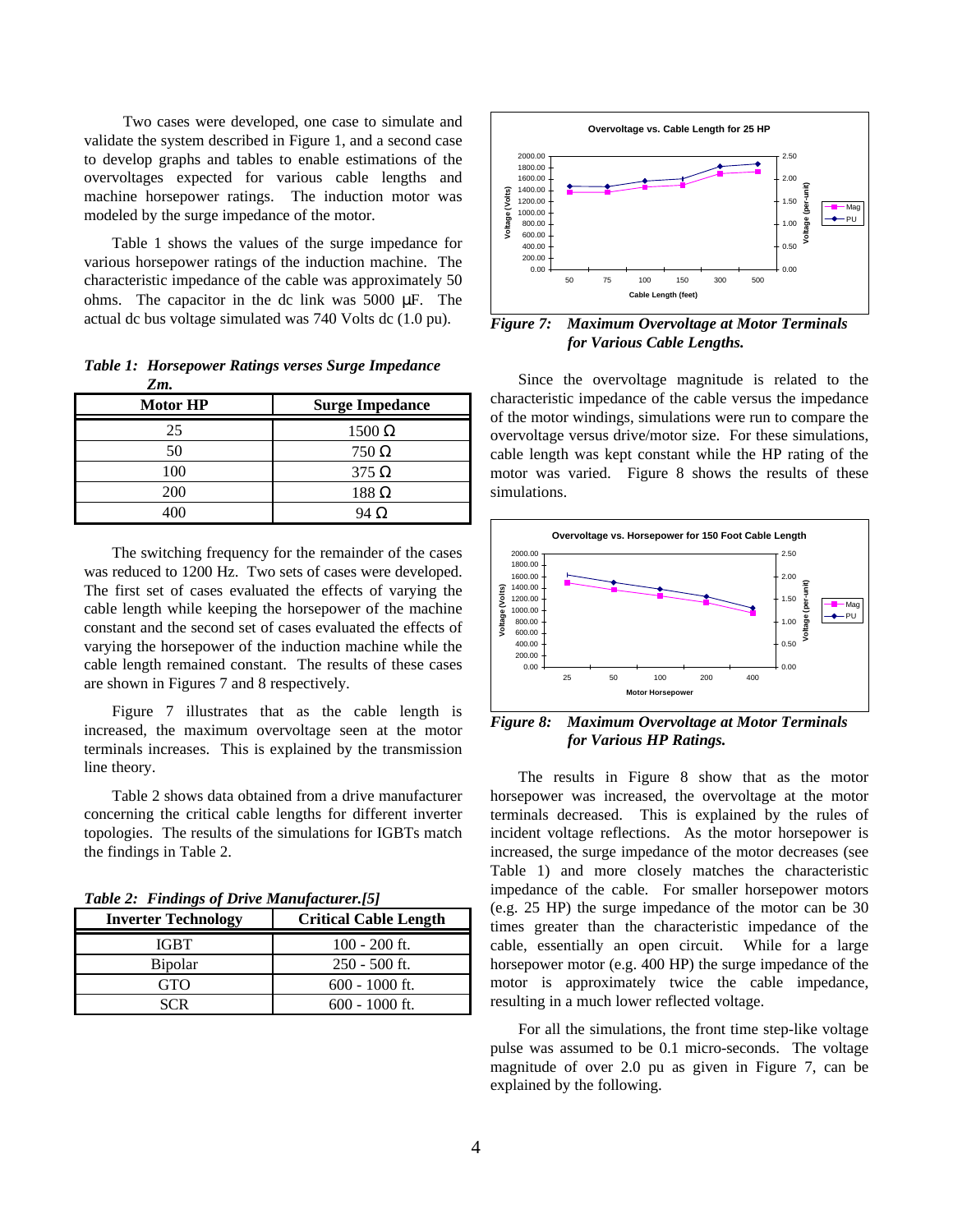If the dc bus voltage is selected as the voltage per unit base, the inverter terminal voltage can be greater than 1.0 pu. This has been shown by the measurement waveform presented in Figure 3. Due to some local oscillation, the inverter terminal voltage can reach 1.1 to 1.3 pu.

When the connecting cable becomes longer, the circuit capacitance increases rapidly. However, for this circuit, the equivalent loop inductance and resistance are dominated by the motor. With an increased cable length and the same motor, the natural frequency and damping factor of the circuit loop both decrease. Consequently, the transient voltage oscillation after each IGBT switch lasts longer. When switching action takes place consecutively, and if the second transient is initiated before the previous oscillation is completely damped out, the second switching pulse has an initial component greater than 1.0 pu (Figure 9), resulting in a motor terminal transient greater than 2.0 pu.



*Figure 9: Simulated Motor (dashed) and PWM (solid) Phase-to-Phase Voltages Illustrating Greater than 2.0 pu Overvoltage.*

# **EVALUATION OF MITIGATION METHODS**

There are many potential mitigation techniques which might be employed to solve the over voltage problem at the motor terminals. With the proven EMTP simulation model, effectiveness of two promising solution methods were explored. These two methods are:

- Install a line choke, in series with the connection cable, on the output of the PWM drive.
- Install a capacitor, in parallel with the motor, at the motor terminals.

To evaluate the choke solution, a 5% (on the base of the 25 hp motor) inductor was inserted between the drive output and the connecting cable at the drive output terminals. The resulting phase-to-phase voltages at the drive output terminals and at the motor terminals are plotted together in Figure 10. This ac output choke failed to control motor terminal over voltage as illustrated in Figure 10.

The choke inductance did help to reduce the rate of change of the voltage seen by the motor. However, the choke created an extra circuit mesh which formed its current loop through the inverter source, choke inductance and cable equivalent capacitance. If the source impedance can be ignored (which is very likely to be the case for the drive with a sufficient dc capacitance and low on-state real and reactive power losses) the natural frequency of this loop can be easily estimated using the choke inductance and cable positive sequence equivalent capacitance. Very light losses are associated with this high frequency oscillation loop. Therefore, every time an IGBT is switched, the step voltage applied to the loop excites the natural oscillation with very light damping. Because the inverter switching may occur at any point on this natural oscillation voltage waveform, the initial conditions resulting from immediate previous switching is added to the next switching transient. Consequently, the motor experiences an over voltage exceeding twice of what the inverter generated. Introducing enough damping in this added loop should be able to make this solution effective. However, simple calculation shows that it is impractical because of excessive overall circuit losses.



*Figure 10: Phase-to-Phase Voltage at Drive Output and Motor Terminal.*

The idea of installing capacitance at the motor terminal is initially drawn from the concept of matching the cable surge impedance with the characteristic impedance seen at the motor terminals. However, a precise matching of the impedance may require an amount of capacitance which is undesired for overall system consideration. Therefore, a compromise solution is to add some amount of capacitance to reduce the motor terminal characteristic impedance, and to introduce the proper level of damping to control the voltage overshoot. Based on this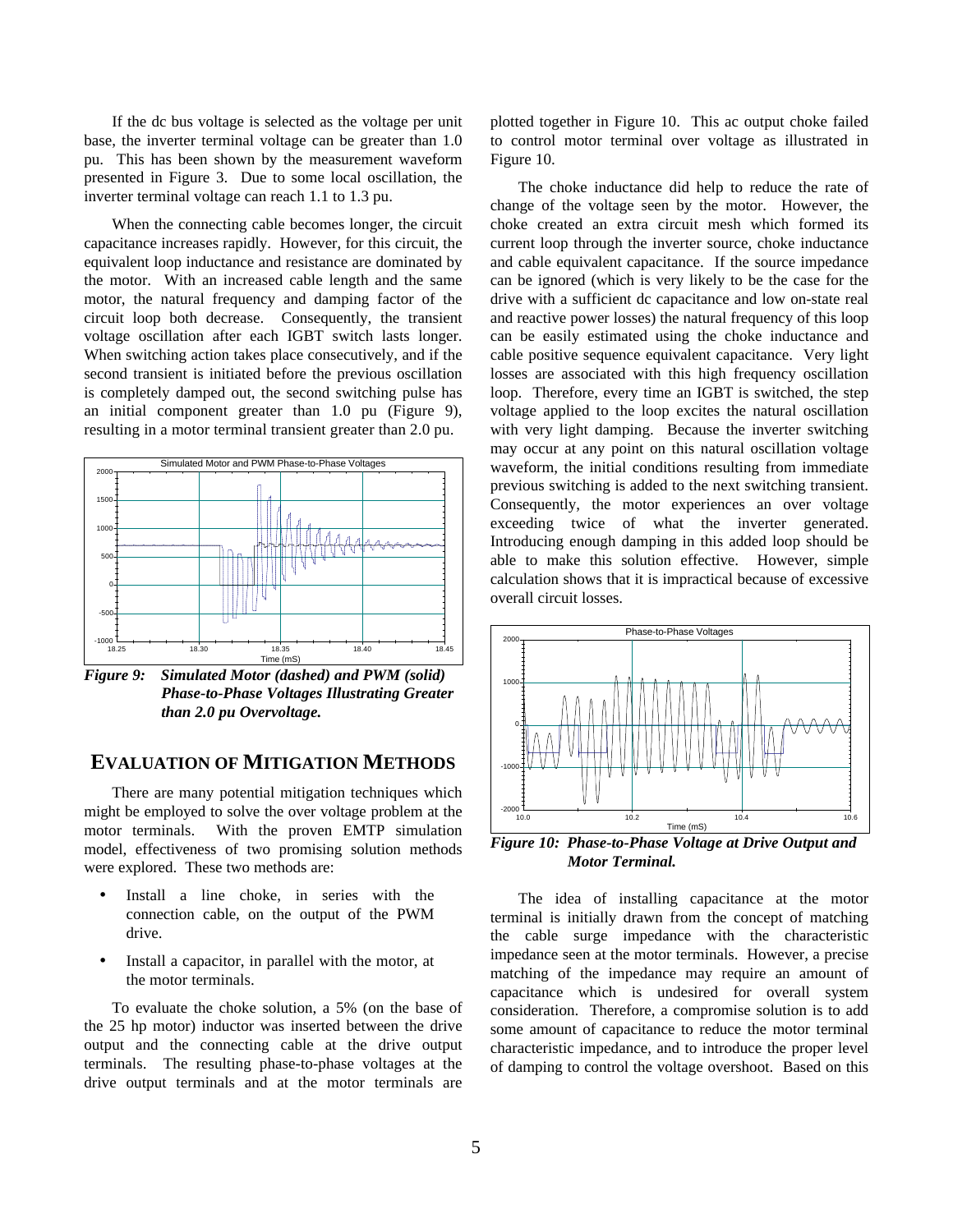concept, three basic damping circuits can be used. They are:

- An over damped circuit
- A critically damped circuit
- An under damped circuit

Each circuit includes a resistance in series with a capacitor. This series combination will be in parallel with the motor's windings. The EMTP simulations showed that the best results were obtained when a critically damped circuit was employed at a properly selected resonant frequency. This method assures that the pulse at the end of the cable more closely matches the pulse at the beginning of the cable.

Knowing the switching frequency of the PWM drive was 3000 Hz and based on practical experience, it was decided that a good resonant frequency for the damping circuit would be five times the switching frequency or 15,000 Hz. Using the inductance of the cable (0.027 mH for 150 ft. of # 8 AWG) the value of the capacitance was calculated to be 4.2 μF and the damping resistance was selected to be 5.5 ohms. This circuit's damping resistance was calculated based on 15,000 Hz.



*Figure 11: Simulated Phase-to-Phase Voltage at PWM Output and Motor Terminals with Damping Circuit Installed.*

Figure 11 illustrates the effect that the introduced RC circuit has on the voltage at the motor terminals. The negligible over shoot in the voltage waveform illustrates that the circuit is slightly under damped. However, this approach does seem to have some merit. The high voltage reflection at the motor terminals is well under control and the over voltage is less than 1.2 pu. But, even more importantly, the steep front of the voltage pulse has been greatly reduced.

## **DESIGN RELATED ISSUES**

The way in which the motors are designed and wound plays an important role in the integrity of the motor performance when used with PWM drives. Factors like winding type and insulation methods need to be considered.

In a motor wound randomly, for instance, the first and last turn of each phase coil may be positioned next to each other physically (see Figure 12). This positioning of the first and last turn of each coil will increase the likelihood that the excess voltage will damage the motor windings. On the other hand, with concentric windings, each layer of the coil is laid on top of the previous layer. This ensures that the start and finish turns of each coil are separated.[5]



*Figure 12: Motor Winding Coil Placement.*

The insulation used in the slots and between phase coils also plays a part in the motor's integrity. In order to reduce costs, some manufacturers have reduced, or even omitted, the phase and slot papers (Figure 13). Motors are becoming smaller and more energy efficient, thus compressing the same number of turns into a smaller physical space. Slot and phase papers and top sticks are vital to increasing the motor's withstand capability to fastfront transients and prevent damage to the coils during construction.



*Figure 13: Motor Slot Insulation Diagram.*